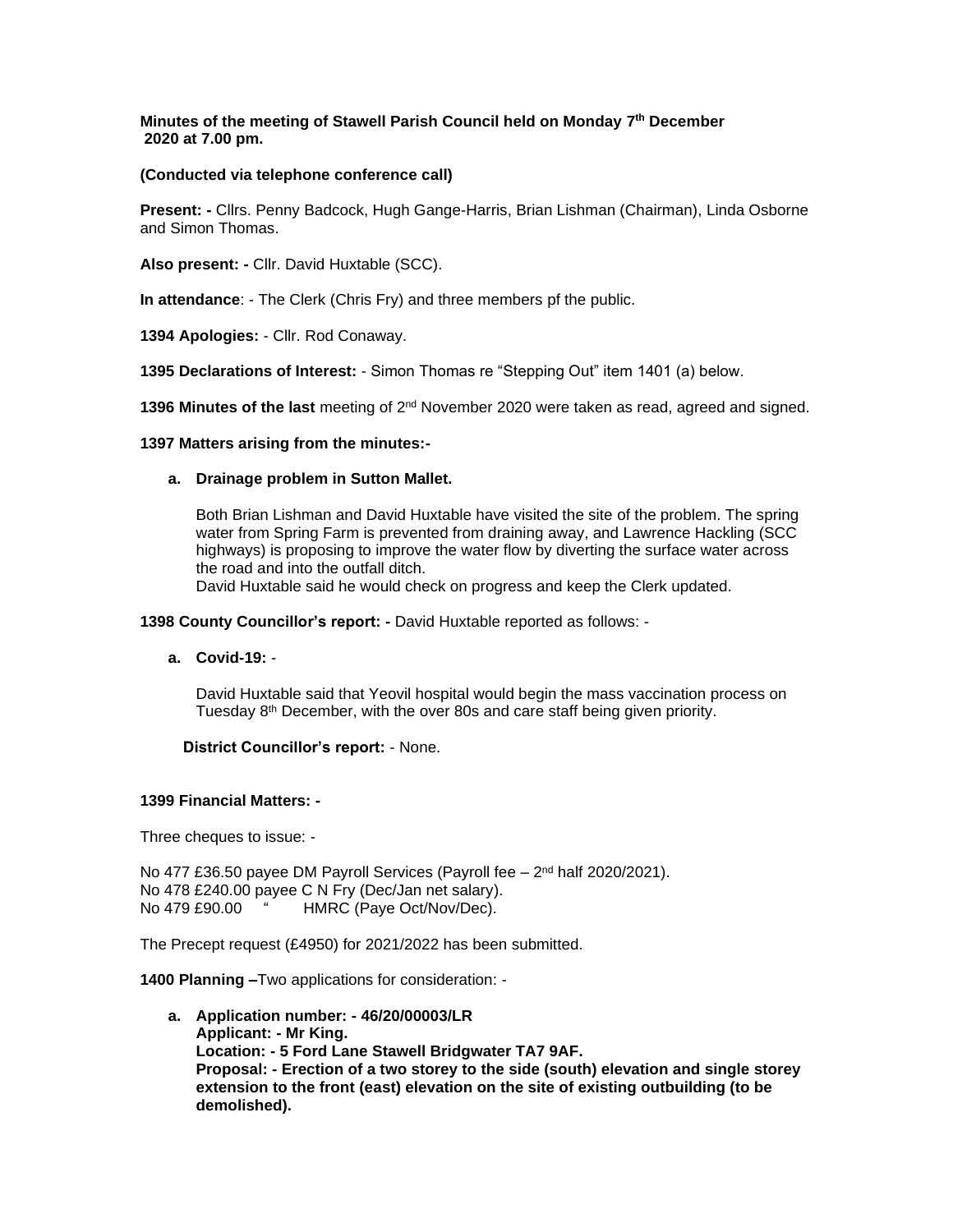Brian Lishman said there were no objections recorded on the planning portal to date. Hugh Gange-Harris (immediate neighbour) confirmed that he had no objection to the proposal.

Brian Lishman described an apparent anomaly surrounding the route of the nearby footpath. He noted that the Footpath Officer was advising the applicants that the footpath requires diverting ahead of the start of any building work. He sought the consent of the parish council to his drawing up appropriate comments for the council to lodge with SDC planning department which are as follows: -

The Parish Council of Stawell supports application number 46/20/00003 and believes the plans as submitted do improve the property and have no detriment on other parishioners.

We do. However, object to the restriction requested by the Footpath Officer. The footpath system was passed into law by an Act of Parliament (National Parks and Access to the Countryside Act 1948), which became effective over a period of time by SCC in the early 1950s and the procedure used was to request the Parish Council to survey the designated paths, which were relayed to the County Council. The footpath in question was surveyed by a member of the Parish Council, who, I believe, was Mr E E Alford on 23d May 1951 and this was drawn on a map by the County Council. The map used by them was an Ordinance Survey map, 6" to the mile (1/10560), published in 1884. The survey remarks read as follows: -

Starting on the boundary of Bawdrip as a continuation of 2/43 and runs in a SE direction to the junction of 2/38 and to the junction of 2/39 and thence in a SE direction to Ford Lane (I have a carbon copy of the submitted survey). This was drawn on a map, I believe by the County Council. The line of the footpath is a lane, which, by the scale of the map is 30' by 40'wide, and is simply a line from the drawer's interpretation of the survey (in any case the footpath does not meet Ford Lane opposite the Grange, but is opposite a cottage at the bend in Ford Lane). At the time the Grange would be the most notable property in Ford Lane, approximately 100 metres from the meeting of 31/3.

The council homes were built many years ago. The Chairman of the Parish Council has seen a photo of numbers 1, 2, 3 and 4 being built, labelled 1948 (before the footpath order), and believed that number 5 would have been built at the same time. He has since been told that numbers 5, 6, 7 and 8 may have been built in 1958. In any case the County Council would have been responsible for this path for between 62 and 70 years, and have installed gates on this path, one of which is to the west of the car park and garage area of the council or former council houses in Ford Lane and then down to the southern boundary of number 5 Ford Lane. This is outside the boundary of the present application.

The Parish Council does not believe that, within the department responsible for footpaths, within SCC, a more correct map and details does not exist. The department has been responsible for looking after and ensuring its maintenance for, either since it was included on the definitive map, or for 62 years, depending on the date of the original build of number 5 Ford Lane. The appearance of the boundary would indicate that it is the original one put in place when the houses were built and the path 31/3 is down the outside of this boundary.

The Parish Council objects to the requirement being requested by the Footpath Officer on the application. We believe that if any official diversion is required, it should be the responsibility of her department.

**b. Application number: - 46/20/00004/EC. Applicant: Mr & Mrs Lewis. Location: - Flitchetts Farm Stawell Road Stawell Bridgwater TA7 9AU. Proposal: - Change of use and conversion of existing storage building into a washing/laundry/dry room for the caravan park.**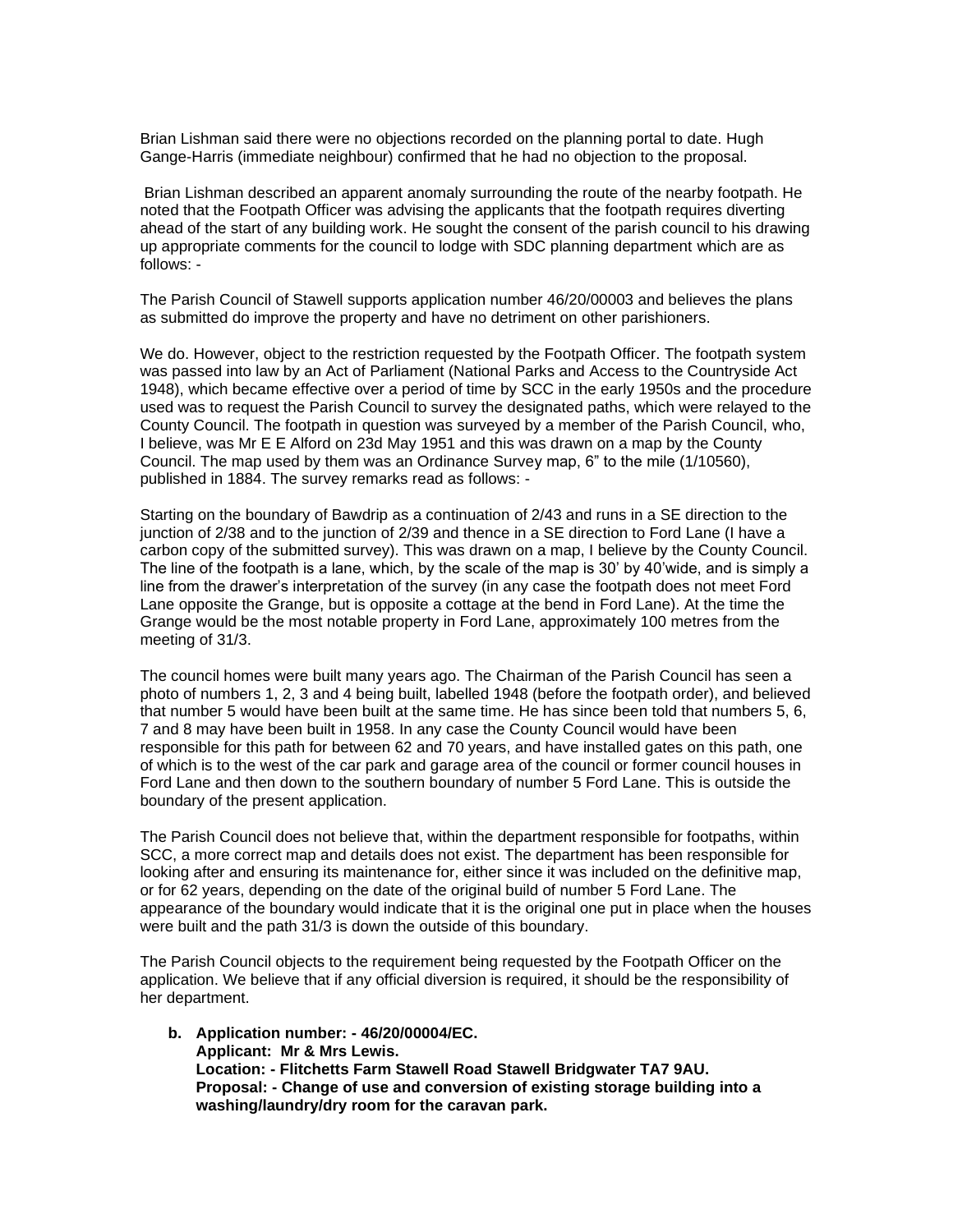Brian Lishman said this "change of use" application has no impact on the footprint of the site itself. Following a discussion it was agreed unanimously that the following comments should be sent to SDC planning department: -

The Parish Council of Stawell supports this application and has no other comment to make.

### **1401 Correspondence:** -

### **a. "Stepping Out" – Stawell village hall.**

Simon Thomas opened this discussion by saying that the village hall committee had been approached by Sue Philcox to accommodate a "Stepping Out" group, probably starting in September 2021, to help young adults with learning difficulties. It is intended to limit the sizes of the groups to 10 young people, with 5 supervising adults at all times. The group is proposing to use the hall every day from 9am till 4pm, with the young people attending from 10am till 3pm, and will work around anyone currently using the hall (yoga and Zumba etc.), or applying to use it in the future.

Because of the possible impact on the village, Sue produced and distributed a flyer to each village household, so the community is fully aware of the proposal No objections have been received. Sue attended the meeting and invited questions.

The main area of concern was that the group might be seen as monopolising the hall, which is, of course, a community facility. Sue assured everyone that the group would give priority to any existing or future bookings.

Both the Chairman and David Huxtable were concerned about this and Brian Lishman asked that Simon Thomas (Hall Chairman), keep the Parish Council abreast of any future feedback, and, on that basis, the proposal was duly noted.

## **b. Somerset Bereavement Support Services.**

The Clerk read out an email from the Marie Curie Volunteers Support Officer, reminding us about the many people who are currently losing loved ones in difficult circumstances, and highlighting the Marie Curie free bereavement support service. For more information go to: -

#### [www.mariecurie.org.uk](http://www.mariecurie.org.uk/)

### **c. Census 2021.**

The Clerk read extracts from an email from Jill Loader, who works as Census Engagement Manager for Somerset with the Office for National Statistics. Her role is to maximise completion rates for the next census, which is due to take place on  $21^{st}$  March 2021, by promoting the importance of this once-in-a-decade opportunity to gather a detailed "snapshot" of the population of Somerset. For more information go to: -

#### [www.census.gov.uk](http://www.census.gov.uk/)

#### **d. Somerset Wood update.**

The Clerk outlined an email from David Fothergill, Leader of SCC and County Councillor for Monkton and North Curry, outlining progress to date. 2000 trees have so far been planted, and the next two zones for planting have been approved by Somerset West and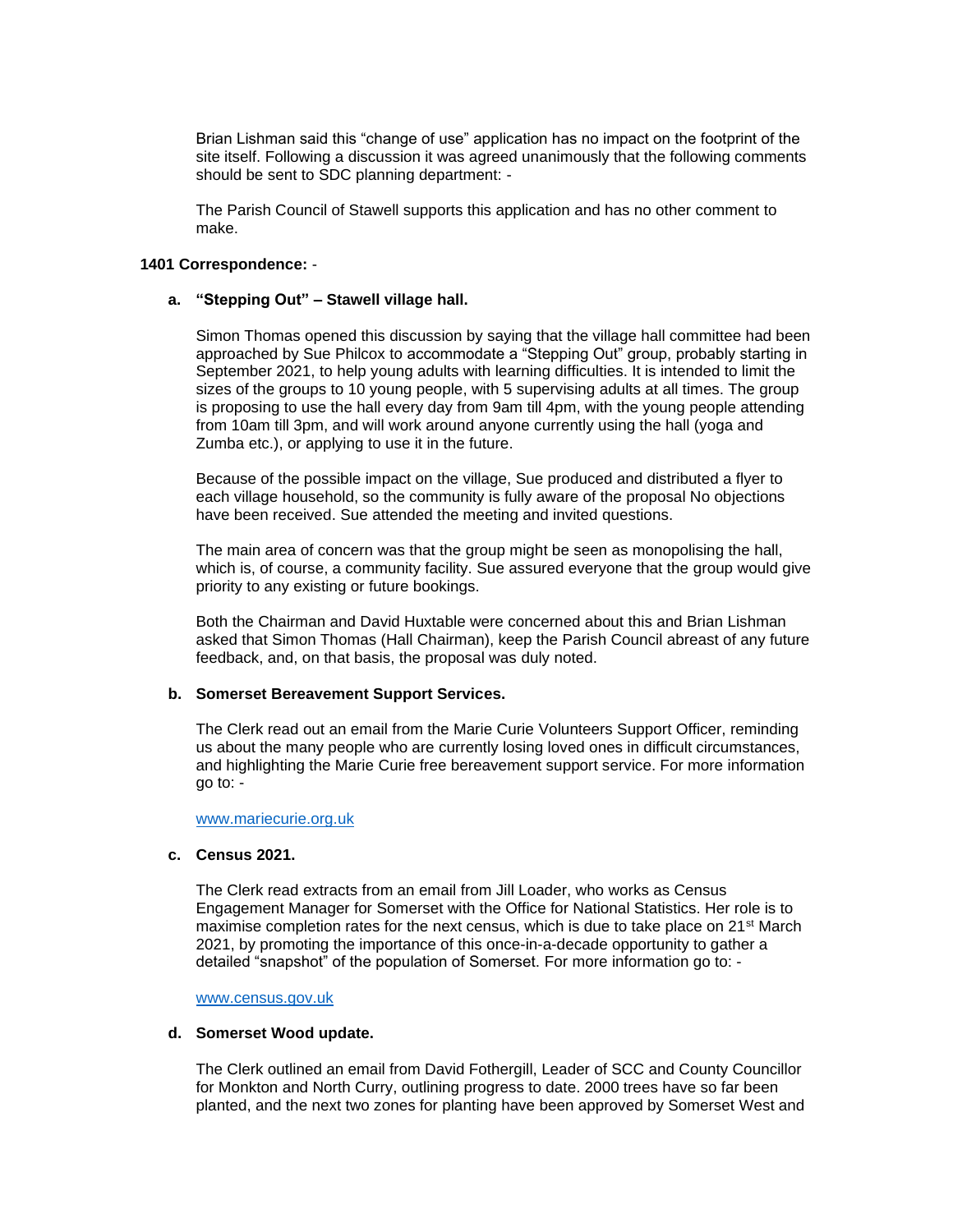Taunton council. To date, £5950 has been donated following an appeal a couple of years ago to parish councils throughout Somerset, and will be used to maintain the trees for the next few years. The Somerset Wood commemorates the lives of the 11.281 men and women who left Somerset to serve their country in WW1, but sadly did not return.

## **e. Scam Calls**

An email has been received from the SDC press office warning of a bogus scam supposedly from HMRC about arrears of tax, with the threat of further action being taken.

### **f. Christmas Travel Arrangements.**

An email has been received from GWR about the usual restrictions at Christmas on the rail network.

### g. . **Climate Emergency Strategy.**

The SDC press office have advised us that the five Somerset councils have received the green light to implement the recent plan for Somerset to go carbon neutral by 2030. The full strategy can be reviewed at: -

[www.somerset.gov.uk/climatestrategy](http://www.somerset.gov.uk/climatestrategy)

### **h. Sedgemoor – in Tier 2.**

Government posters outlining the rules for Tier 2 have been displayed in both Stawell and Sutton Mallet. For more information go to: -

<https://www.gov.uk/coronavirus>

### **i. Sophisticated Email Scam.**

A sophisticated email scam, designed to trick parish council Clerks' in to spending hundreds of pounds on Amazon vouchers was outlined. The Clerk said he wouldn't fall for it.

### **j. Stronger Somerset Poll.**

It is claimed that Somerset residents are strongly in favour of the District councils' "Stronger Somerset" approach to future Unitary Authority set up. Brian Lishman said the Secretary of State was expected to decide on the way forward before Christmas.

### **1402 Matter for report and items for the next meeting:** - None.

### **1403 Any other business and Date of the next meeting: -**

 **Any other business: -**

### **a. Fading road markings throughout Stawell and Sutton Mallet.**

Simon Thomas suggested we should follow up on this problem, which was raised with SCC highways some time ago. The Clerk was asked to do this, including the request for "Slow" road markings on the A39 at the approach to the Ford Lane junction, in both directions.